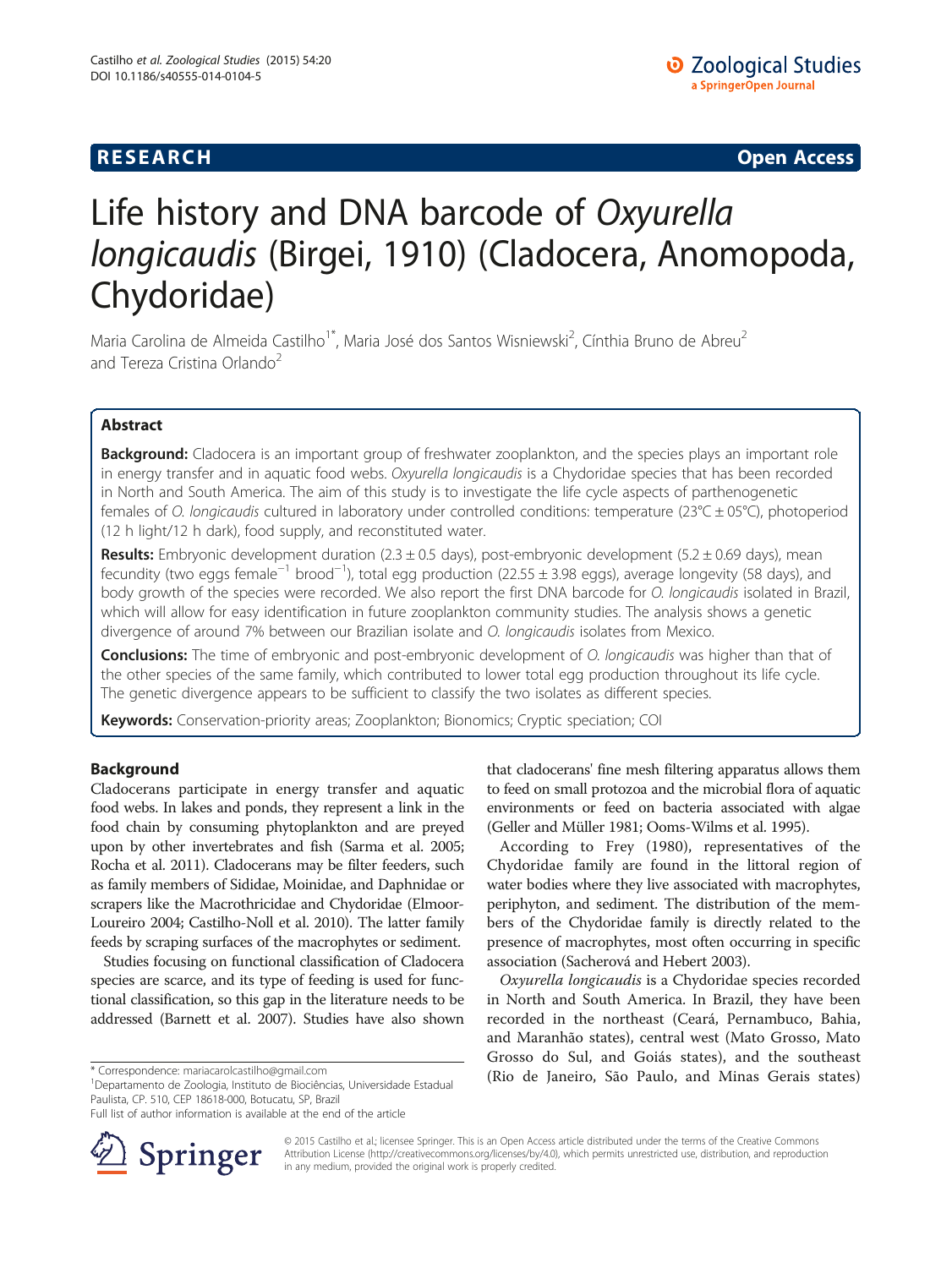(Elmoor-Loureiro [2007;](#page-6-0) Van Damme and Dumont [2010](#page-6-0); Rocha et al. [2011;](#page-6-0) Castilho and Santos-Wisniewski [2013](#page-5-0)).

This species is rare since it was found in only 3 of 40 water bodies sampled in priority regions for conservation in southern Minas Gerais State (Castilho and Santos-Wisniewski [2013\)](#page-5-0). This species has been identified in oligotrophic environments and is probably sensitive to environmental changes. O. longicaudis individuals are found in low densities on plankton and have restricted occurrence in coastal regions, where they play a significant role in ecosystem productivity and nutrient cycling (Kotov [2006\)](#page-6-0), serving as a food source for other animals. Considering studies of the coastal region, we may assume that this species may have a wider distribution, demonstrating their role in the aquatic environment.

Studies of the Cladocera life cycle are important because they provide a deeper understanding of the biology of these animals, in addition to providing information on secondary production, population dynamics, and interactions in the food chain in aquatic environments. Ecotoxicology studies aim to control the environmental quality and the ability of zooplankton organisms to swim against a gradient of turbulence (Seuront et al. [2004](#page-6-0); Santos-Wisniewski et al. [2002;](#page-6-0) Freitas and Rocha [2006](#page-6-0); Castilho et al. [2012](#page-5-0)). In Brazil, studies on the life cycle of Chydoridae have been done on species such as Chydorus dentifer and Acroperus harpae, Chydorus pubescens, Coronatella rectangula, and Alona iheringula by Melão ([1997\)](#page-6-0), Santos-Wisniewski et al. [\(2006](#page-6-0)), Viti et al. [\(2013](#page-6-0)), and Silva et al. [\(2014](#page-6-0)), respectively. High variation was observed in their life cycle, with a duration average varying between 9 and 46 days, with the greatest longevity recorded for A. iheringula cultured at 25°C. Although the number of studies has been increasing recently, the knowledge of the taxonomic diversity of Cladocera remains insufficient due to morphological differentiation, phenotypic variation, and historical factors.

Nowadays, molecular identification such as the DNA barcoding has been useful for ecological studies as it allows for precise identification and determination of cryptic species. The DNA barcode includes an analysis of partial sequences of the mitochondrial gene cytochrome oxidase I (COI). Its diversity has been used to identify and detect new species in many animal groups (Hebert et al. [2003\)](#page-6-0), including the Crustacea (Costa et al. [2007](#page-6-0); Young et al. [2012](#page-6-0)). For the Chydoridae, DNA barcoding has already been used to determine some species (Sacherová and Hebert [2003](#page-6-0); Gutiérrez et al. [2008](#page-6-0); Gutiérrez and Valdez–Moreno [2008](#page-6-0); Jeffery et al. [2011](#page-6-0); Silva et al. [2014](#page-6-0)).

The aim of this study is to investigate the aspects of the life cycle of parthenogenic females of O. longicaudis cultured in a laboratory under controlled conditions and characterize its DNA barcode in order to allow for easy identification in future ecological studies.

#### **Methods**

#### Study area and sampling date

Sampling was carried out on July 7, 2010 in the Epamig Pond (21° 56′ 33″ S 45° 18′ 56″ W) situated in a priority area for conservation in Serra da Mantiqueira, Minas Gerais State, Brazil. This pond is oligotrophic, with water which has slightly acidic pH (5.7), high concentration of dissolved oxygen (9.1 mg.L−<sup>1</sup> ), and low electrical conductivity (31  $\mu$ s.cm<sup>-1</sup>). The pond is shallow and small in size (approximately  $60 \times 30$  m), with an extensive macrophyte stand. The Epamig Pond is located next to the Parque Estadual de Nova Baden. The pond is comprised of a large forest fragment and located near a rice cultivation.

#### Sampling and acclimatization

Organisms for starting cultures were collected close to macrophyte stands in the littoral region of the Epamig Pond by horizontal hauls using a zooplankton 68-μm mesh size net. In the laboratory, parthenogenetic females of O. longicaudis (Figure [1](#page-2-0)) were isolated and placed in 2-L beakers containing reconstituted water. This culture medium had pH 7.6, conductivity 140  $\mu$ s.cm<sup>-1</sup> and hardness of 46 mg.L<sup>-1</sup> CaCO<sub>3</sub>. Experimental cultures were maintained in germination chambers (model 347-CDG) at a constant temperature of  $23.0^{\circ}$ C  $\pm$  0.5°C and 12 h-light/ 12 h-dark photoperiod. O. longicaudis was fed a suspension of the small chlorophycean Raphidocelis subcapitata, cultured in Chu 12 medium and cropped in the exponential phase, at a concentration of  $10^5$  cells.mL<sup>-1</sup>, and 0.02 mL of a mixed suspension of yeast, and fish ration added in equal proportions (1:1) (USEPA [1994;](#page-6-0) ABNT [2009](#page-5-0)).

#### Life cycle

Individuals were acclimated for about ten generations (30 days). Ten females were isolated and maintained until the production of neonates. A total of 30 neonates less than 24 h old were placed in 50-mL polypropylene bottles and kept in a germination chamber with the temperature, light, and feeding conditions specified above. These organisms were observed to obtain the parameters of the life cycle. Culture media and food suspensions were completely renewed daily with a fresh suspension at the same temperature, once or twice a day. The animals were observed under a stereomicroscope to determine the number of eggs produced per brood and the longevity. The body growth of each individual was measured daily under an optical microscope, using a micrometric grid and  $\times$  50 magnification.

#### DNA barcode

For the DNA barcode analysis, the specimens were fixed with 95% EtOH and placed in pure water for 12 h for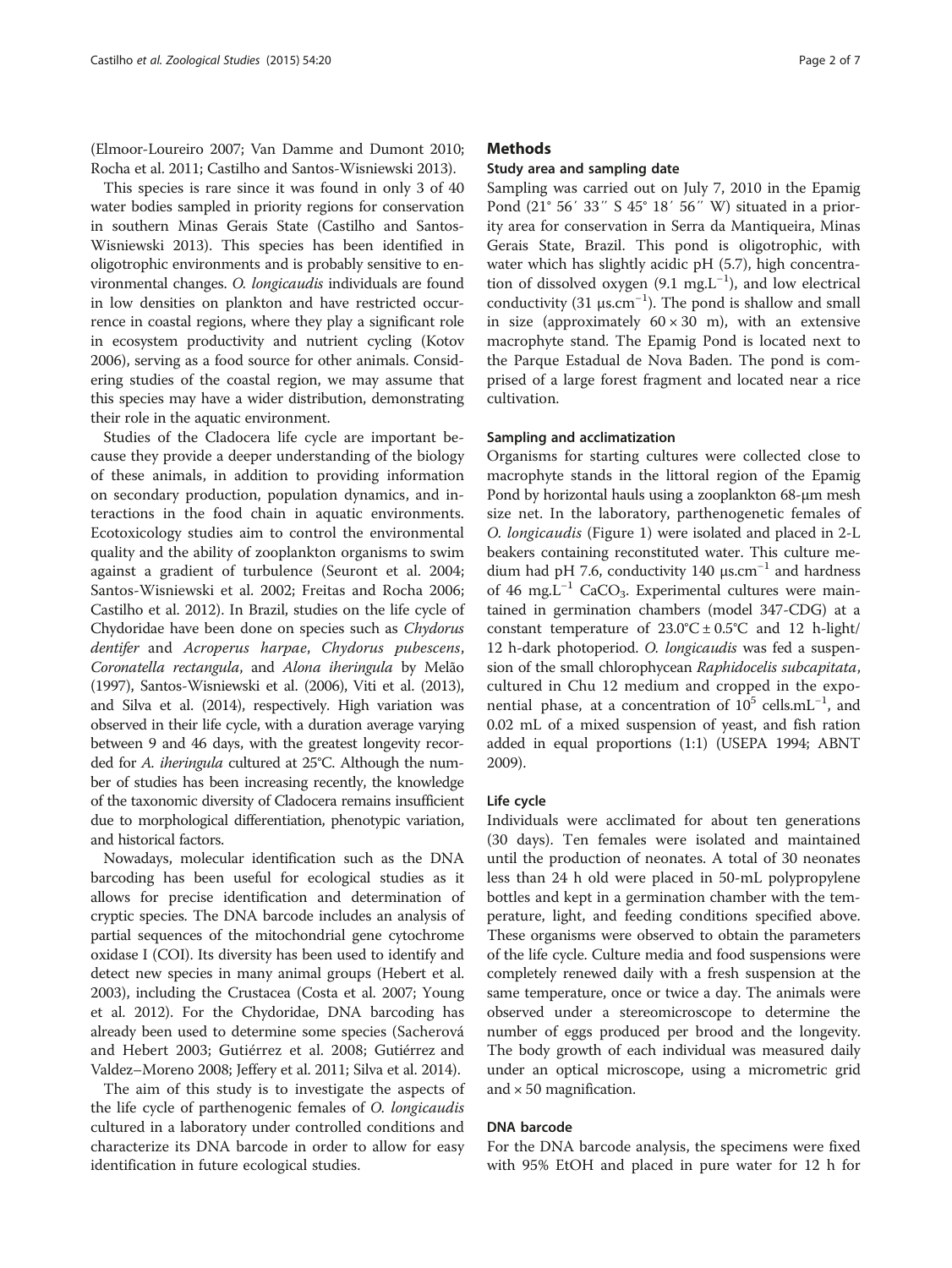<span id="page-2-0"></span>

cleaning. Genomic DNA was extracted using phenol extraction and ethanol precipitation (Bucklin [2000](#page-5-0)). To amplify the mitochondrial COI gene, the universal primers, LCO 1490 and HCO2198 (Folmer et al. [1994](#page-6-0)) were used. PCR reactions had a total volume of 25 μl and were performed according to Ivanova et al. [\(2009](#page-6-0)) using Platinum Taq (Invitrogen, Carlsbad, CA, USA) as the enzyme. The PCR conditions were 94°C for 2 min as initial denaturation and 40 cycles of 94°C for 40s, 55°C for 40s, and 72°C for 1 min. DNA sequencing was done by direct sequencing of PCR amplification products, carried out in a 3130xl Genetic Analyzer automated DNA sequencer, following the manufacturer's instructions (Applied Biosystems, Foster City, CA, USA). The sequences were obtained bi-directionally two times for accurate reading.

The O. longicaudis COI was aligned in MEGA 6 (Tamura et al. [2013](#page-6-0)) with other COI sequences that show high sequence similarity using the BLAST tool at Genbank (<http://www.ncbi.nlm.nih.gov/pubmed/>). The Kimura 2 parameter (K2P) distance model (Kimura [1980\)](#page-6-0) was used to calculate sequence divergences. Neighbor-joining (NJ) trees using the K2P method were generated by MEGA 6 (Tamura et al. [2013\)](#page-6-0) facilities. Nonparametric bootstrapping was performed using 1,000 replicates.

### Results

#### Life cycle

The mean duration of embryonic development was 2.3 days, and the time of post-embryonic development was 5.2 days for O. longicaudis. Throughout the life cycle of the species, a mean of 12 broods per female and 22 eggs female−<sup>1</sup> were produced and the fecundity rate was 2 eggs female−<sup>1</sup> brood−<sup>1</sup> . The mean longevity was 47 days, and maximum longevity was 58 days (Table 1).

Figure [2](#page-3-0) shows mean individual growth curve of the species as a function of time (days). The neonate of O. longicaudis had an average size of 504 μm and reached maturity with approximately 655 μm. On average, two juvenile instars and nine instars were recorded throughout the life cycle of the species.

#### DNA barcode

The sequence region of the COI gene (barcode region) was 658 bp in length and was deposited as accession number JX501501 in the Genbank. The base composition for O. longicaudis COI sequence was as follows:  $T = 41.33\%, \quad C = 13.82\%, \quad A = 23.1\%, \quad \text{and} \quad G = 21.73\%.$ The calculated A-T content was 64.4 %.

A genetic divergence from other O. longicaudis from the GenBank was found ranging from 7.0% to 7.2% (Table [2\)](#page-3-0). With other Chydoridae species including Oxyurella sp., Kauralona penuelasi, Alona sp., and Alona setulosa, the genetic divergence ranged from 16.8% to 20.1%.

The NJ tree with 14 COI analyzed sequences shows O. longicaudis from Brazil as closely related to seven other O. longicaudis from Mexico (100% bootstrap support) (Figure [3\)](#page-4-0). For Oxyurella sp., a bootstrap support of 86% was found with all *O. longicaudis* and, Alona sp., and A. setulosa were separated as another clade (Figure [3](#page-4-0)).

| Table 1 Life cycle parameters of Oxyurella longicaudis |  |
|--------------------------------------------------------|--|
| (Cladocera: Chydoridae)                                |  |

| Life cycle parameters                                           | <b>Values</b>      |  |  |
|-----------------------------------------------------------------|--------------------|--|--|
| Adult mean size (µm)                                            | $883.7 \pm 27.75$  |  |  |
| Maximum adult size (µm)                                         | 940                |  |  |
| Neonate mean size (µm)                                          | $503.85 \pm 52.77$ |  |  |
| Primipara mean size (µm)                                        | $654.61 \pm 45.09$ |  |  |
| Minimum size of primipara (µm)                                  | 580                |  |  |
| Number of instars between neonate and primipara                 | $1.88 \pm 0.65$    |  |  |
| Maximum number of instars in the whole life cycle               | $8.92 \pm 1.23$    |  |  |
| Mean number of eggs in the whole life cycle                     | $22.55 \pm 3.98$   |  |  |
| Mean fecundity (eggs female <sup>-1</sup> brood <sup>-1</sup> ) | $\mathcal{P}$      |  |  |
| Maximum longevity (days)                                        | 58                 |  |  |
| Mean longevity (days)                                           | $46.96 \pm 9.00$   |  |  |
| Mean embryonic development time (days)                          | $2.30 \pm 0.5$     |  |  |
| Primipara age (days)                                            | $5.20 \pm 0.69$    |  |  |

Cultured at  $23.0^{\circ}$ C ± 0.5°C in a 12-h light/dark photoperiod, fed on a mixed suspension of Raphidocelis subcapitata (at 10<sup>5</sup> cells.mL<sup>-1</sup>) and yeast, and fish ration added in equal proportions.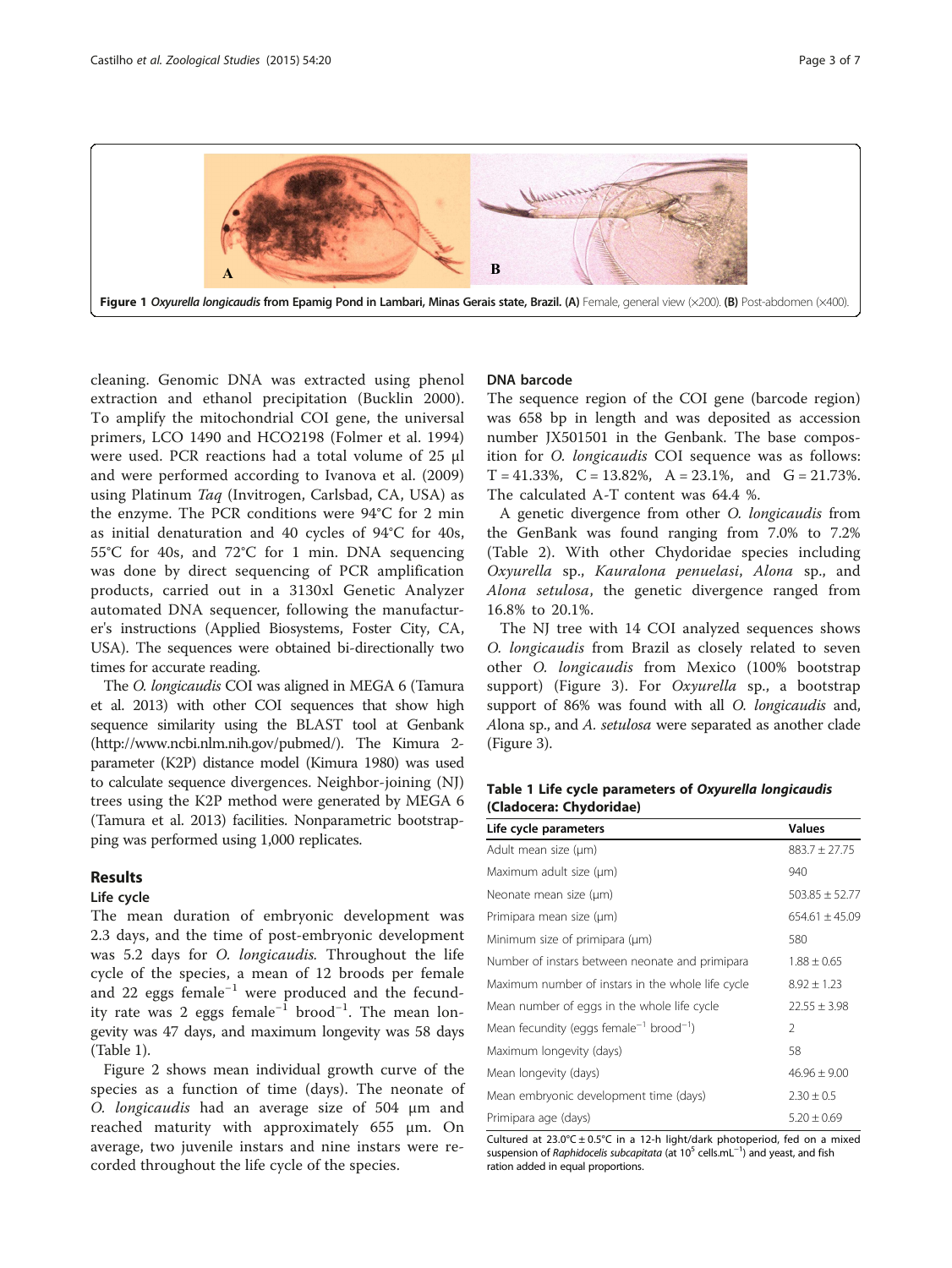<span id="page-3-0"></span>

#### **Discussion**

## Life cycle of O. longicaudis

O. longicaudis occurred more abundantly in preserved environments, shallow oligotrophic water bodies, with low electrical conductivity, well-oxygenated concentration, and pH from neutral to alkaline (Rocha et al. [2011](#page-6-0); Van Damme and Dumont [2010](#page-6-0); Castilho and Santos-Wisniewski [2013\)](#page-5-0).

Temperature is more important for determining the time of embryonic and post-embryonic development and genetic factors, such species size and size of the egg also influence these parameters. High temperatures promote quick development, while larger eggs take longer time to develop (Melão [1999\)](#page-6-0). The embryonic development time observed for O. longicaudis at 23°C (2.3 days) is greater than that of the other Chydoridae species (Table [3](#page-4-0)): A.  $i$ heringula (510 µm) has an embryonic development time

greater than O. longicaudis (940 μm) at the same temperature (23°C). In addition, C. rectangula (468 μm) was less than O. longicaudis at 25°C, which, at this temperature, reduced the time of embryonic development. A. harpae at a higher temperature (25°C) (Melão [1997](#page-6-0)) has a shorter embryonic development time and at a lower temperature (20°C) takes longer in embryonic development (Bottrell [1975\)](#page-5-0).

The post-embryonic development of O. longicaudis (5.2 days) was longer than that observed for other representatives of the Chydoridae family. A. harpae, Alonella excisa, Leydigia acanthocercoides, and A. iheringula reached maturity on the third day of life (Melão [1997;](#page-6-0) Sharma and Sharma [1998](#page-6-0); Murugan and Job [1982;](#page-6-0) Silva et al. [2014](#page-6-0)), and C. rectangula reaches primipara age on the second day of life (Viti et al. [2013](#page-6-0)) (Table [3\)](#page-4-0). By the fifth day of life, O. longicaudis began to show exponential body

Table 2 K2P Genetic distance between COI sequences of Oxyurella longicaudis and other Oxyurella, Kauralona and Alona species

|                               | $\mathbf{1}$ | $\overline{2}$ | 3     | 4     | 5     | 6     | 7     | 8     | 9     | 10    | 11    | 12    | 13    | 14 |
|-------------------------------|--------------|----------------|-------|-------|-------|-------|-------|-------|-------|-------|-------|-------|-------|----|
| 1. O. longicaudis (JX501501)  |              |                |       |       |       |       |       |       |       |       |       |       |       |    |
| 2. O. longicaudis (KC617722)  | 0.072        |                |       |       |       |       |       |       |       |       |       |       |       |    |
| 3. O. longicaudis (KC617723)  | 0.070        | 0.002          |       |       |       |       |       |       |       |       |       |       |       |    |
| 4. O. longicaudis (KC617724)  | 0.072        | 0.000          | 0.002 |       |       |       |       |       |       |       |       |       |       |    |
| 5. O. longicaudis (KC617725)  | 0.072        | 0.000          | 0.002 | 0.000 |       |       |       |       |       |       |       |       |       |    |
| 6. Oxyurella sp. (KC617135)   | 0.168        | 0.153          | 0.151 | 0.153 | 0.153 |       |       |       |       |       |       |       |       |    |
| 7. O. longicaudis (KC617136)  | 0.072        | 0.000          | 0.002 | 0.000 | 0.000 | 0.153 |       |       |       |       |       |       |       |    |
| 8. O. longicaudis (KC617138)  | 0.072        | 0.000          | 0.002 | 0.000 | 0.000 | 0.153 | 0.000 |       |       |       |       |       |       |    |
| 9. O. longicaudis (KC617139)  | 0.070        | 0.002          | 0.000 | 0.002 | 0.002 | 0.151 | 0.002 | 0.002 |       |       |       |       |       |    |
| 10. K. penuelasi (KC617020)   | 0.188        | 0.192          | 0.190 | 0.192 | 0.192 | 0.217 | 0.192 | 0.192 | 0.190 |       |       |       |       |    |
| 11. K. penuelasi (KC617021)   | 0.188        | 0.192          | 0.190 | 0.192 | 0.192 | 0.217 | 0.192 | 0.192 | 0.190 | 0.000 |       |       |       |    |
| 12. K. penuelasi (KC617022)   | 0.188        | 0.192          | 0.190 | 0.192 | 0.192 | 0.217 | 0.192 | 0.192 | 0.190 | 0.000 | 0.000 |       |       |    |
| 13. Alona sp.(KC617433)       | 0.181        | 0.197          | 0.195 | 0.197 | 0.197 | 0.184 | 0.197 | 0.197 | 0.195 | 0.208 | 0.208 | 0.208 |       |    |
| 14. Alona setulosa (EU701997) | 0.201        | 0.209          | 0.206 | 0.209 | 0.209 | 0.227 | 0.209 | 0.209 | 0.206 | 0.204 | 0.204 | 0.204 | 0.198 |    |

Genbank access numbers are located after each species name.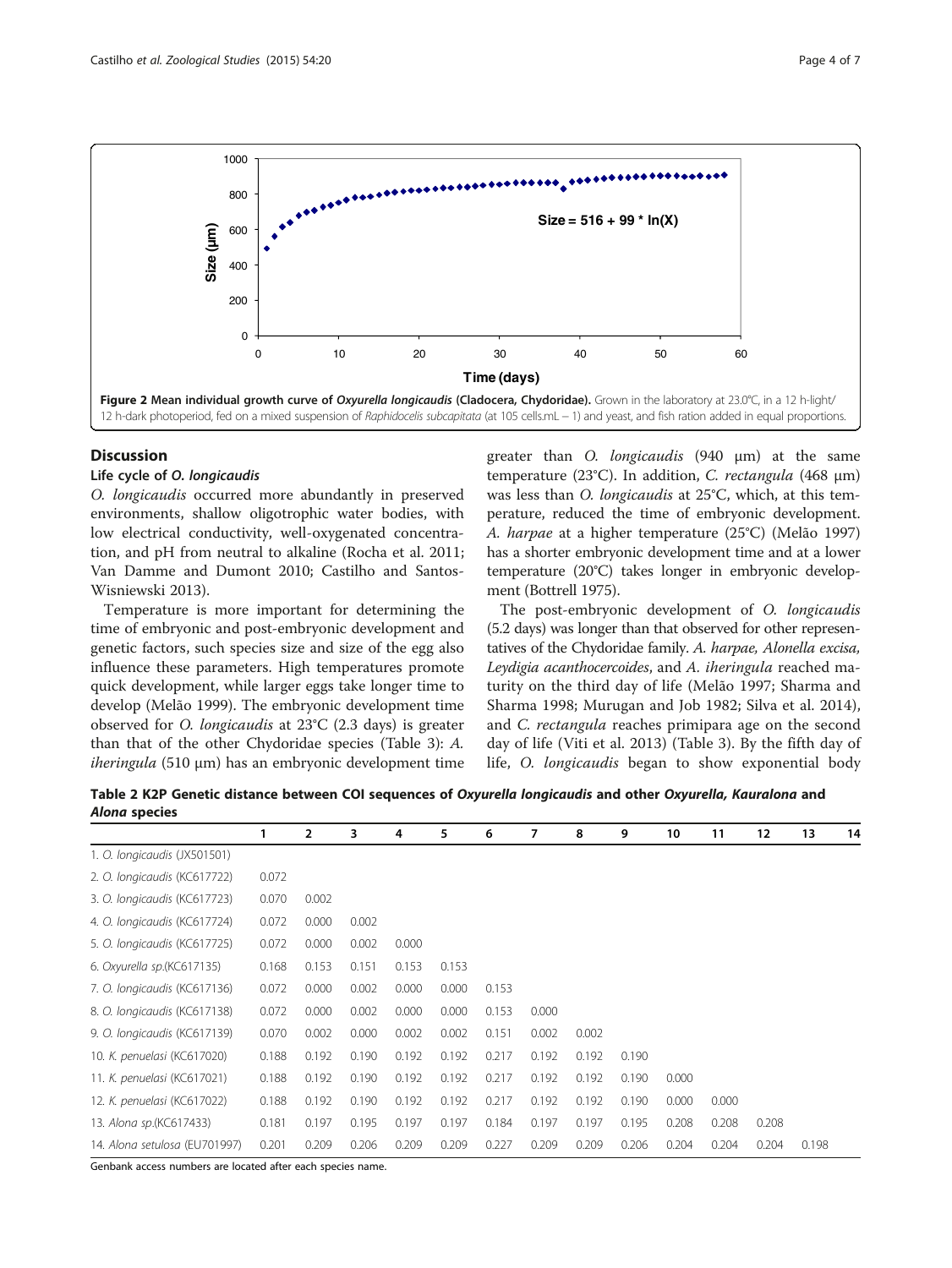

<span id="page-4-0"></span>

growth (Figure [2\)](#page-3-0). Therefore, the species began to allocate energy for reproduction only from this period onward, which is indicated by the increase of O. longicaudis' body, being larger than most representatives of the Chydoridae family. According to Lynch [\(1980](#page-6-0)), larger body species invest almost all of their energy and reproduction after reaching maturity. Additionally, the time duration for post-embryonic development is higher for the Cladocera species with larger bodies under the same feeding conditions (Hardy and Duncan [1994](#page-6-0)).

The fecundity rate (two eggs brood<sup>-1</sup>) found for *O. long*icaudis is common in representatives of the Chydoridae family (Bottrell [1975;](#page-5-0) Murugan and Job [1982;](#page-6-0) Robertson, [1988;](#page-6-0) Sharma and Sharma [1998](#page-6-0); Santos-Wisniewski et al. [2006](#page-6-0); Silva et al. [2014\)](#page-6-0). This rate is the lowest fecundity rate between the families of Cladocera. The flat body of Chydoridae members prevents a higher yield of eggs per brood, as occurs with the representatives of other Cladocera families. For example, the Daphnidae Sca*pholeberis armata freyi* produce up to 16 eggs brood<sup>-1</sup> (Castilho et al. [2012](#page-5-0)) and the Sididae Pseudosida ramosa produces on average 3.4 eggs brood−<sup>1</sup> when cultured at 25°C (Freitas and Rocha [2006\)](#page-6-0). Moreover, the low fecundity rate of Chydoridae is related to the low levels of population growth of species (Martínez-Jerónimo and Gómez-Díaz [2011](#page-6-0)).

Among the cladocerans, small species such as Chy*dorus* and *Alona* produce 20 eggs female<sup>-1</sup> on average

|  |  |  | Table 3 Comparison of life cycle parameters of Chydoridae species (data from the present study and the literature) |  |
|--|--|--|--------------------------------------------------------------------------------------------------------------------|--|
|--|--|--|--------------------------------------------------------------------------------------------------------------------|--|

| <b>Species</b>            | <b>EDD</b> | PA   | F              | CF   | L     | T (°C)    | Author                        |  |
|---------------------------|------------|------|----------------|------|-------|-----------|-------------------------------|--|
| Oxyurella longicaudis     | 2.30       | 5.20 | $\overline{2}$ | 22   | 46.96 | 23        | Present study                 |  |
| Chydorus pubescens        | 1.96       | 2.37 | $\overline{2}$ | 22.3 | 25.44 | 23.6      | Santos-Wisniewski et al. 2006 |  |
| Chydorus dentifer         | 2.20       | 5.73 | 2              |      | 11.39 | 25        | Melão 1997                    |  |
| Chydorus sphaericus       | 3.10       |      | $\overline{2}$ |      | 74    | 20        | Bottrell 1975                 |  |
| Acroperus harpae          | 1.56       | 3.70 | 1.59           |      | 9.79  | 25        | Melão 1997                    |  |
| Acroperus harpae          | 3.18       |      |                |      | 74    | 20        | Bottrell 1975                 |  |
| Pleuroxus uncinatus       | 3.16       |      | $\overline{2}$ |      |       |           | Bottrell 1975                 |  |
| Alonella excisa           |            | 3.17 | $\overline{2}$ | 46   | 73.4  | $19 - 23$ | Sharma and Sharma 1998        |  |
| Leydigia acanthocercoides |            | 3.00 | 2              | 20   | 23.2  | 28-30     | Murugan and Job 1982          |  |
| Leydigia ciliata          |            |      | $\overline{2}$ | 50   | 46    | $28 - 30$ | Venkataraman 1990             |  |
| Euryalona orientalis      |            |      | 2              | 20   | 23.8  | $28 - 30$ | Venkataraman 1990             |  |
| Coronatella rectangula    | 1.68       | 2.48 | 1.98           | 27.8 | 28.04 | 23.6      | Viti et al. 2013              |  |
| Alona iheringula          | 1.79       | 3.24 | 2              | 47.6 | 46    | 25        | Silva et al. 2014             |  |

EDD embryonic development duration (days), PA primiparous age (days), F fecundity (eggs female−<sup>1</sup> brood−<sup>1</sup> ), CF cumulative fecundity (total number of eggs female<sup>−1</sup>), *L* longevity (days), and *T* temperature (°C).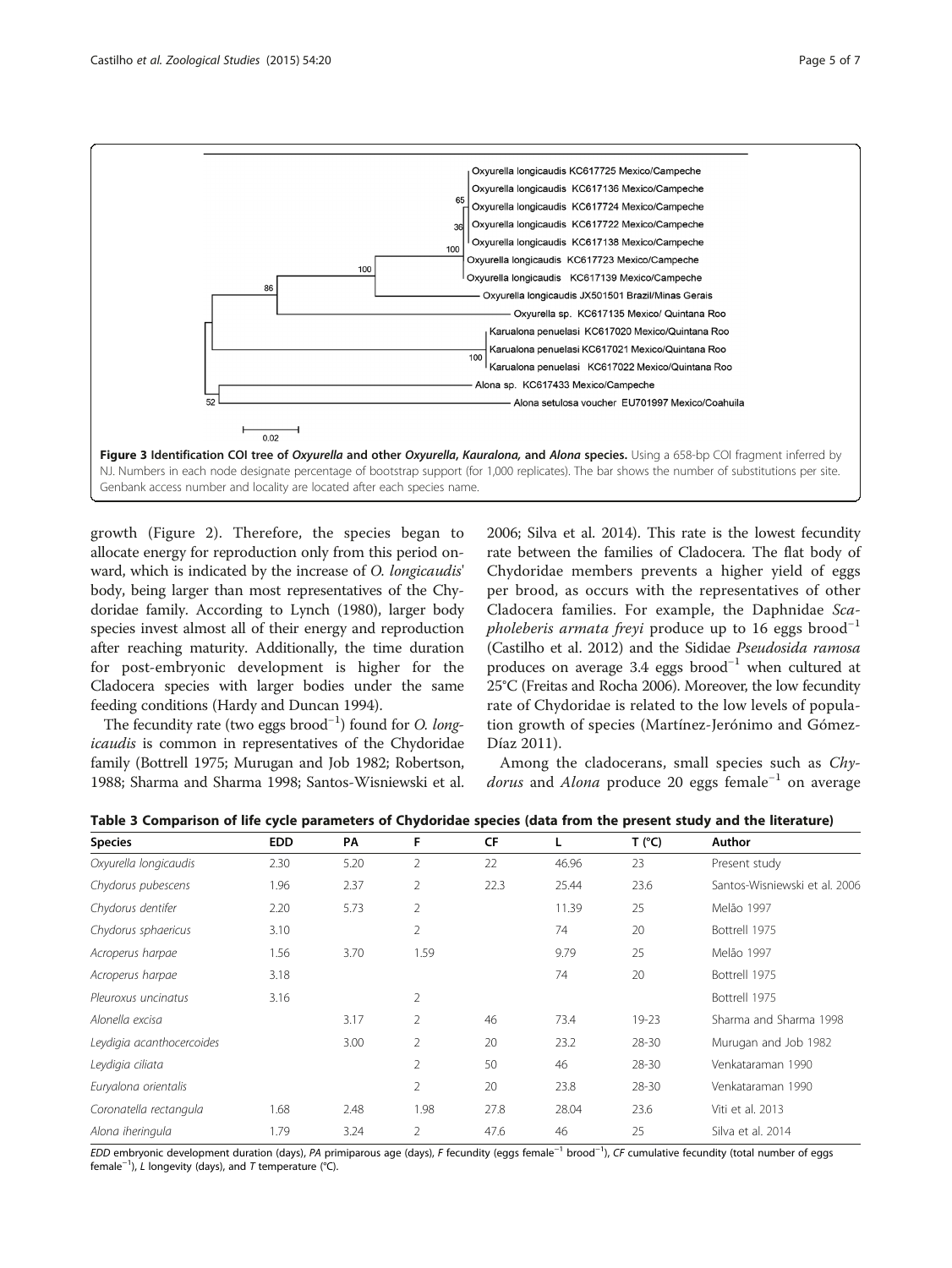<span id="page-5-0"></span>during their whole life cycle (Muro-Cruz et al. [2002](#page-6-0)). The total production of eggs of O. longicaudis over the course of its life cycle (22 eggs female−<sup>1</sup> ) was low compared to other Chydoridae, since it has a longer embryonic development time, and a later primipara. Similar production of eggs has been observed by Santos-Wisniewski et al. [\(2006](#page-6-0)) to C. *pubescens* (22.3 eggs female<sup>-1</sup>), by Murugan and Job ([1982\)](#page-6-0) to L. acanthocercoides (20 eggs female−<sup>1</sup> ), and in *Euryalona orientalis* (20 eggs female<sup>-1</sup>) by Venkataraman ([1990\)](#page-6-0), and longevity of these species ranged from 23 to 25 days. Longer-lived species such as A. excisa (73.4 days) (Sharma and Sharma [1998](#page-6-0)) and Leydigia ciliata (46 days) (Venkataraman [1990](#page-6-0)) produced 46 and 50 eggs female−<sup>1</sup> in their whole life cycle, respectively. A. excisa had a shorter embryonic development time, and L. ciliate, grown at a higher temperature by increasing the metabolism of organisms, probably lead to a shorter embryonic development. O. longicaudis stopped producing eggs near the end of its life cycle, contributing to lower total fertility.

The mean size of neonate of O. *longicaudis* was about 50% less than the maximum size of adults. Smaller species tend to produce offspring with a hatching length closer to their adult size than the larger species (Lynch [1980\)](#page-6-0).

#### DNA barcode of O. longicaudis

This study established the first barcode region of COI for the Cladocera species O. longicaudis isolated in Brazil. The percentage found for A-T (64.4%) is consistent with the data range previously described for the 60% A-T percentage for COI of Chydoridae (Sacherová and Hebert [2003;](#page-6-0) Belyaeva and Taylor 2009).

One value to consider is the 7.2% and 7.0% value of genetic divergence among O. longicaudis from Brazil and the other seven isolates from Mexico. For the Branchiopoda group, a genetic divergence of 3% in the COI sequence is considered a parameter for distinguishing species at the molecular level. From 3% to 5%, the species is considered provisional, and its taxonomic status should be confirmed. Above 5%, the specimens are considered different species (Jeffery et al. [2011\)](#page-6-0). From this view, a genetic divergence of around 7% found between our O. longicaudis and the specimens from Mexico should be sufficient to classify them as different species. In order to confirm this and create a new species name, it will be necessary to perform additional morphological detailed studies combined with other molecular markers. However, among all O. longicaudis from Mexico, the genetic divergence ranged from 0 to 0.2% (Table [2\)](#page-3-0), emphasizing that they represent the same species names.

COI analysis represents an interesting approach to new studies of taxonomy and species recognition of Brazilian isolates as new species, including cryptic species. Also, COI can be used to analyze a zooplankton community to estimate species richness of an entire zooplankton community as already proposed by Machida et al. [\(2009](#page-6-0)) and for further phylogeographic studies and gene flow for subpopulations as recently described for copepods (Young et al. [2014\)](#page-6-0). Also, our results using COI markers strengthen the continental endemism idea for Cladocera (Forró et al. [2008](#page-6-0); Belyaeva and Taylor 2009) and the monopolization hypothesis for aquatic organisms such as cladocerans (De Meester et al. [2002](#page-6-0)).

## Conclusions

The embryonic and post-embryonic development times of O. longicaudis were higher than those of the other species of the same family, which contributed to lower total egg production throughout its life cycle.

For the DNA barcoding, the roughly 7% genetic divergence found between our O. longicaudis and the specimens from Mexico highlights the possibility of a cryptic speciation for this species and the urgent necessity to clarify the taxonomic position.

#### Competing interests

The authors declare that they have no competing interests.

#### Authors' contributions

MCAC, TCO, and MJSW conceived and designed the experiments. MCAC and TCO performed the experiments. MCAC, CBA, TCO, and MJSW analyzed the data and wrote the paper. All authors read and approved the final manuscript.

#### Acknowledgments

This research was funded by Eletrobrás Furnas (Programa de P&D Aneel) and FAPEMIG (Biota Minas APQ-03549-09 and Universal APQ 01518–09) grants and a graduate fellowship to C.B.A. (CAPES Program).

#### Author details

<sup>1</sup>Departamento de Zoologia, Instituto de Biociências, Universidade Estadual Paulista, CP. 510, CEP 18618-000, Botucatu, SP, Brazil. <sup>2</sup>Instituto de Ciências da Natureza, Universidade Federal de Alfenas-MG, CEP 37130-000, Alfenas, MG, Brazil.

#### Received: 3 September 2014 Accepted: 30 December 2014 Published online: 20 January 2015

#### References

- ASSOCIAÇÃO BRASILEIRA DE NORMAS TÉCNICAS ABNT (2009) NBR 12713: Ecotoxicologia aquática – toxicidade aguda- método de ensaio com Daphnia spp. (Cladocera, Crustacea). ABNT, Rio de Janeiro, p 23
- Barnett AJ, Finlay K, Beisner BE (2007) Functional diversity of crustacean zooplankton communities: towards a trait-based classification. Freshw Biol 52:796–813
- Belyaeva M, Taylor DJ (2009) Cryptic species within the Chydorus sphaericus species complex (Crustacea: Cladocera) revealed by molecular markers and sexual stage morphology. Mol Phylogenet Evol 50:534–546
- Bottrell HH (1975) Generation time, length of life, instar duration and frequency of moulting, and their relationship to temperature in eight species of Cladocera from the river Thames, reading. Oecologia 19:129–140
- Bucklin A (2000) Methods for population genetic analysis of zooplankton. In The ICES Zooplankton Methodology Manual, Chapter 11. International Council for the Exploration of the Sea. Academic Press,London 533–570.
- Castilho MCA, Santos-Wisniewski MJ (2013) First record of Oxyurella longicaudis (Birgei, 1910) (Cladocera: Chydoridae) in Minas Gerais, southeastern Brazil. Check List 9(3):647–648
- Castilho MCA, Wisniewski C, Santos-Wisniewski MJ (2012) Life cycle of Scapholeberis armata freyi Dumont & Pensaert, 1983 (Cladocera, Daphnidae). Biota Neotropica 12(4):1–5